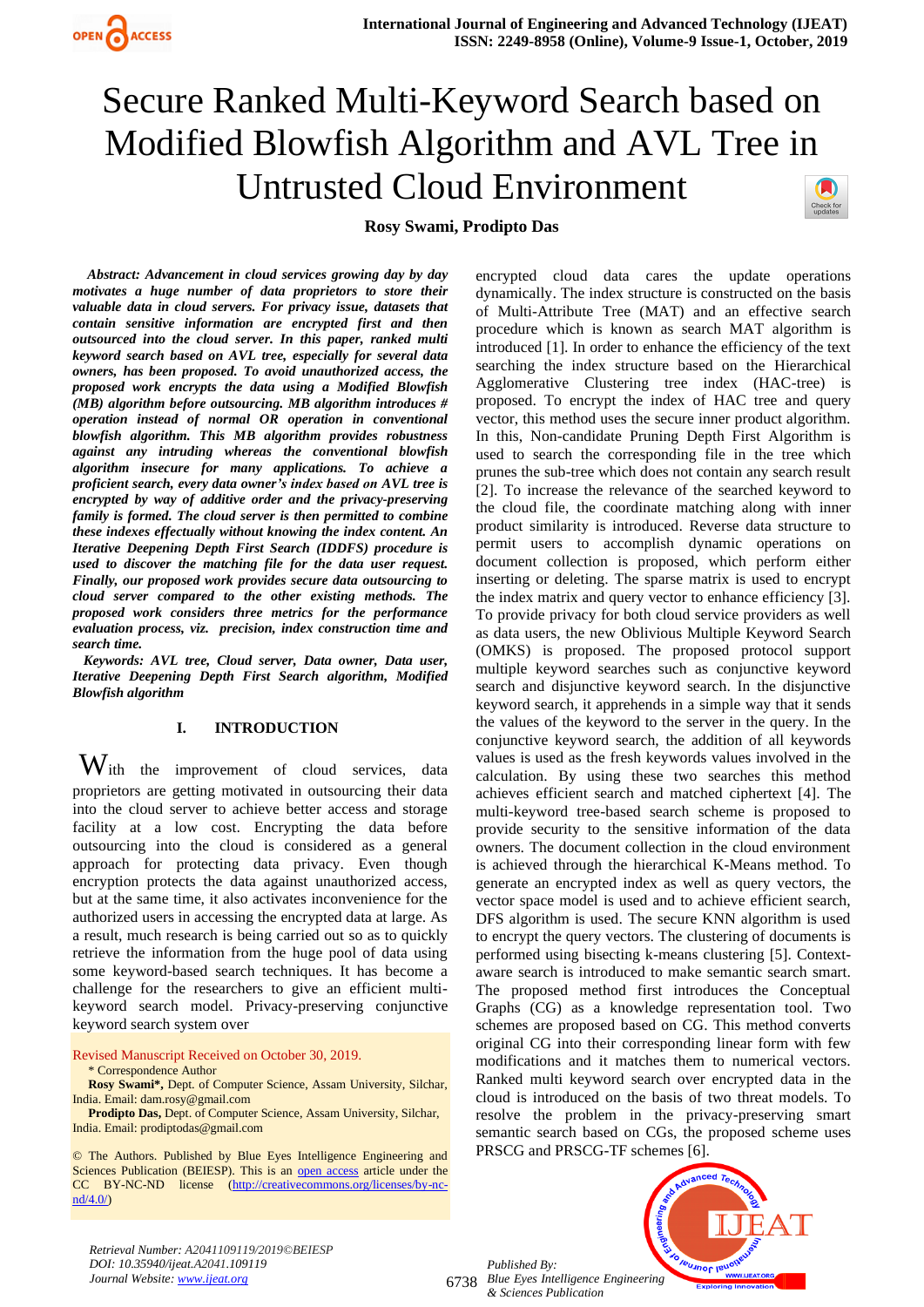The compound concept semantic similarity evaluation method is projected to quantify the similarity between the compound concepts. This method integrates both secure K nearest neighbor

scheme and CCSS with Locality Sensitive Hashing Function, thus proposing the Semantic Compound Keyword Search (SCKS). The goal of secure KNN scheme is to steadily recognize the K-Nearest points in the encrypted databank to a provided encrypted query. This proposed method not only achieves semantic-based search but at the same time also performs a multi-keyword search and ranks the searched result [7]. A new semantic search scheme built on the idea of the hierarchical semantic relationship between concepts in the encrypted datasets is proposed. To enhance the effectiveness of the search, the tree based index structure to bring together all the document index structure is introduced. This proposed method uses two numbers of cloud servers, one used for storing the datasets of data owners and returned ranked results and the other used for computing the similarity scores between the document and query and sending the scores to the first server [8].

 The major objective of the proposed work is to secure outsourcing of information to the cloud server. The main contributions are highlighted below:

- ➢ Index based on AVL tree for each data owner document is constructed, and MB algorithm is used for encryption before outsourcing it into the cloud server.
- ➢ Each encrypted AVL index tree is merged in the cloud by the server without knowing the sensitive information in the data owner dataset.
- ➢ IDDFS algorithm is used to search the top k ranked result for given data user trapdoors, which improves the searching efficiency.

 The rest of this paper is systematized as follows, section II describes the related work, in which existing methods and its drawbacks are presented. In section III the proposed work is discussed. In section IV performance evaluation of the work is illustrated. Finally in section V conclusion and future work is presented.

# **II. RELATED WORK**

To achieve efficient conjunctive query process, [9] presented an unusual tree-based data arrangement called Virtual Binary (VB) tree. This method creates a tree totally kept in a hash table for effective updating and improved scalability. The main objective is to arrange indexing components into the VBT tree in a top-down model, keeping neither any of the tree branches nor any of the tree nodes. In VB Tree, to traverse the children items into a tree item, this method uses the binary track based function to find the children items both left and right. The limitation of this paper, VB Tree tends to become unbalanced when data owners pieces of information are increased. To avoid loss of data usability, [10] proposed the ranked multi-keyword searchable encryption. The proposed method gives back the upper k results as an answer to a data user request. The system does not depend on a predefined dataset and has provisions for keywords in random languages. The system supports multiple users to go through flexible search authorization in addition to time controlled revocation. In

the encryption process, data owners can assign different weights to the keywords based on their importance. In the search process, the cloud server computes relevance scores for each keyword. The limitation of this paper, the data user can use only one trapdoor to search multiple owner documents which may reduce the searching efficiency. To secure data outsourcing in the cloud environment [11] proposed an exceptional index structure and traversal algorithm on the basis of tree. The proposed traversal algorithm makes the same query to yield various paths on the index. This method proposes the multi-keyword based top k search system based on the idea of partition in which set of tree-based indexes are created for all documents. This algorithm with the random traversal policy makes cloud server to traverse in a random fashion on the index and returns various outcomes for the same query within the meantime. In this proposed scheme data owner has control over the level of query unlinkability without forfeiting accuracy. The proposed traversal algorithm takes more time to search the document in the cloud server. To enhance integrity verification of search, [12] introduced the conjunctive keyword searchable encryption scheme with an authentication mechanism. The proposed scheme depends on the dynamic searchable encryption scheme and it adapts the Merkel tree. It uses bilinear map accumulator to verify the rightness of set operations. The proposed method supports the conjunctive keyword as input for conjunctive search. This method has formal mathematical proof under oracle model to claim that the proposed method is secure against the adaptive chosen unauthorized access. The proposed Merkel tree is unbalanced when the data owner document increases. To support dynamic update operation, [13] proposed a multi-phrase ranked search over encrypted data. Symmetric searchable encryption permits data user to retrieve keyword over encrypted data without the need for decrypting the data. This method uses the inverse index to keep a record of the location of keywords and to investigate whether the expression appears. To provide security to the relevance score, ranking of the results and computation of relevance score is performed at the user end. The special structure of the index makes the proposed system dynamic in nature. In this method, the data owner has the advantage of updating the cloud data at very minimal cost. The relevance score is computed in the client side, so sensitive information of the data owner can be access by the unauthorized users. In [14] an efficient search result approach is proposed based on the split keyword fuzzy and synonym search. The wildcard technique is used in this process to store the keyword in index safely. The major contributions of this proposed scheme are to support synonym queries. When the user enters the keyword to search data, the user gets the fuzzy matching in addition to files which consists of synonym of some predefined keywords. The synonym based keyword search is authenticated by using an index based tree structure. The limitations of this paper, synonym search takes more time to retrieve the appropriate results. [15] proposed the method which stores the encrypted data in the cloud server and supports the keyword searching through the encrypted database.



*Retrieval Number: A2041109119/2019©BEIESP DOI: 10.35940/ijeat.A2041.109119 Journal Website[: www.ijeat.org](http://www.ijeat.org/)*

6739 *& Sciences Publication*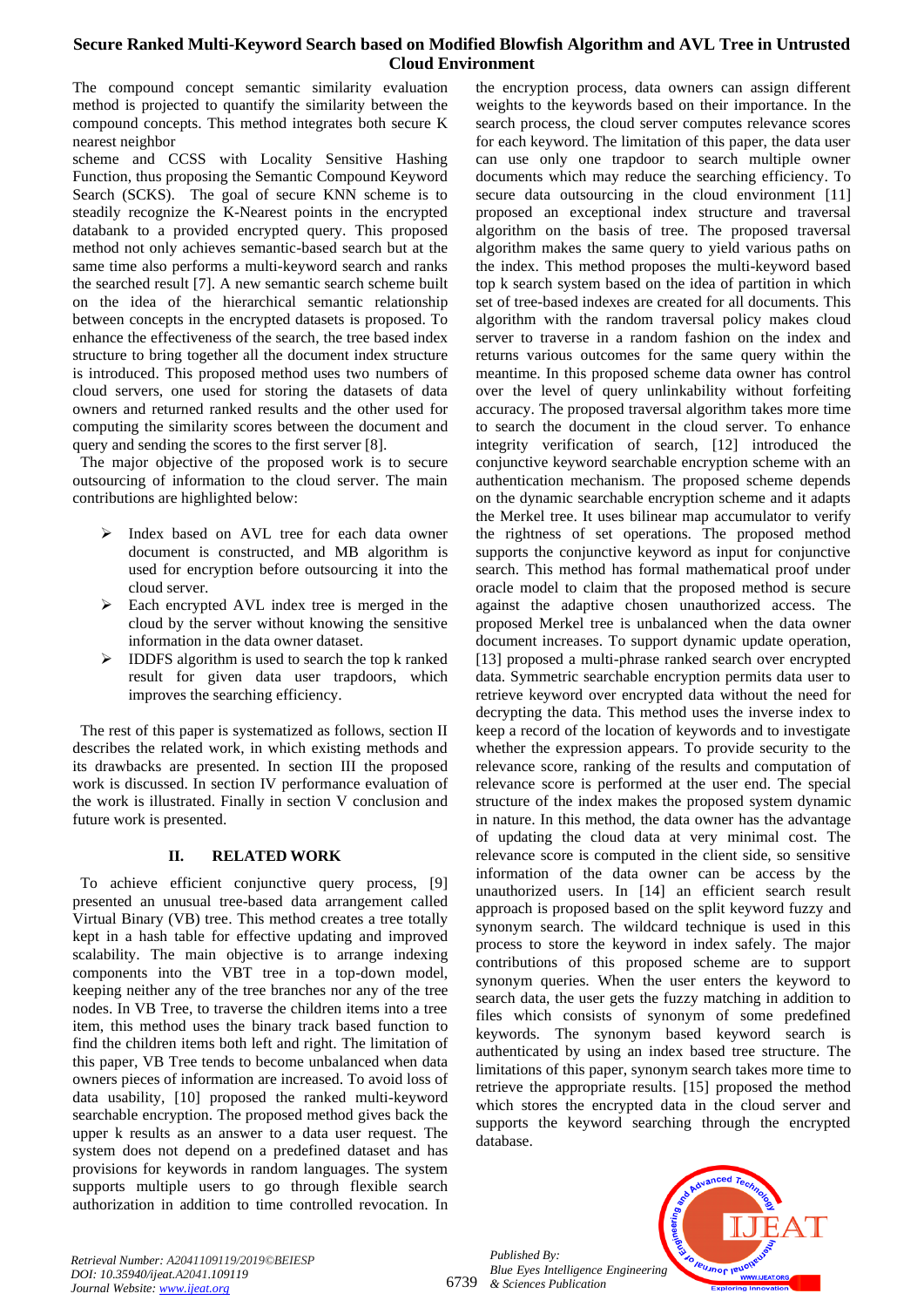

In this modified cuckoo filter is used to form the set of membership operations and also used to store some extra information associated with each inserted element in the set. To improve the traceability in a multi-keyword search, [16] proposed the Multi-User Searchable Encryption

(MUSE) scheme. In this proposed scheme an asymmetric group key management protocol is used to obtain the group encryption key. In this, each user in the group consisting of their own secret key and each user generate trapdoor without getting any help from the other users. The proposed scheme enables the user to search using a single keyword, and this becomes a limitation of this paper. To overcome the keyword search with access control problem, [17] proposed the Keyword Search with Access Control (KSAC)

scheme. The proposed KSAC method utilizes a new cryptographic primitive called Hierarchical Predicate Encryption (HPE) to enforce access control and to perform the multi-field query search. In this paper, the privacy of each data user query is enhanced by adding noise in the query.

#### **III. PROPOSED WORK**

#### **A. System Overview**

 The proposed work enhances the security through MB algorithm encryption of data user document before outsourcing it into the cloud server.



**Fig. 1. Architecture for the proposed work**

The above fig. 1 illustrates the architecture of the proposed work which contains Data owner (1 to n) and cloud server and Data user (1 to n). Data owners form AVL index tree and encrypt it using MB algorithm. Encrypted AVL index tree files are merged in the cloud server. Data users generated trapdoor for searching keyword in the cloud server. The proposed work IDDFS algorithm searches the keyword in cloud server and it returns top k ranked results to the data users. Data owners provide secret key to the authorized data users to decrypt the document.

#### **B. Encryption**

In this phase, data owners encrypt the documents using MB algorithm. The Blowfish algorithm being affected by many intruders, MB algorithm is proposed which provides robustness to the intruders. MB algorithm has four states which are used to convert the plain text into cipher text.

 Thefig. 2 illustrates the truth table for '#' operation. Three inputs to the # operation should be converted from 32 bits to the 16 bits. In the new MB algorithm, symbol # operation is used instead of XOR operation. In MB algorithm two keys are used instead of one key in each round of the original blowfish algorithm. Three inputs are used in the proposed MB Algorithm. The first input is used to represent the table number which is used to compute the result among the 4 tables given in figure 2. The other two inputs represent the row and column number in the specified table in which cross point of them gives the result. The first key K1 will be used in each round of the original blowfish. The first key

*Retrieval Number: A2041109119/2019©BEIESP DOI: 10.35940/ijeat.A2041.109119 Journal Website[: www.ijeat.org](http://www.ijeat.org/)*

K1 is used with the xL and Pi to produce the next left part. And then second key  $K2$  is used with the  $F(xL)$  and  $xR$  to produce the right part.

|   | #0 | 0 |   | 2 | 3 | #  | o |   | 2 |  |
|---|----|---|---|---|---|----|---|---|---|--|
|   | 0  | 3 | 2 |   | 0 | O  | 0 |   | 2 |  |
|   |    | റ | ٩ | 0 |   |    |   | 0 | 3 |  |
|   | 2  | 1 | 0 | 3 | 2 | 2  | 2 | 3 | 0 |  |
|   | ٩  | O |   | 2 | ٩ | 3  | 3 | 2 | 1 |  |
|   |    |   |   |   |   |    |   |   |   |  |
| L | #2 | O |   | າ | 3 | #3 |   |   | 2 |  |
|   |    | າ | 2 | n |   | 0  | 1 | 0 | 3 |  |
|   |    | 3 | 2 |   | 0 |    | 0 |   | 2 |  |
|   | 2  | 0 |   | 2 | 3 | 2  | 3 | 2 | 1 |  |
|   | 3  |   | 0 | 3 | 2 | 3  | റ | ٩ | O |  |

**Fig. 2. Truth table for '#' operation** For example, binary number (32 bits):

1001011101010010101001111010001001

Will be converted to the number:

2 1 1 3 1 1 0 2 2 2 1 3 2 2 0 2 1

 In this 32 bits are converted to 16 bits for each input in the # operation. After converting, # operation is performed according to the table illustrated in figure 2 producing the encrypted result.



6740 *Blue Eyes Intelligence Engineering & Sciences Publication*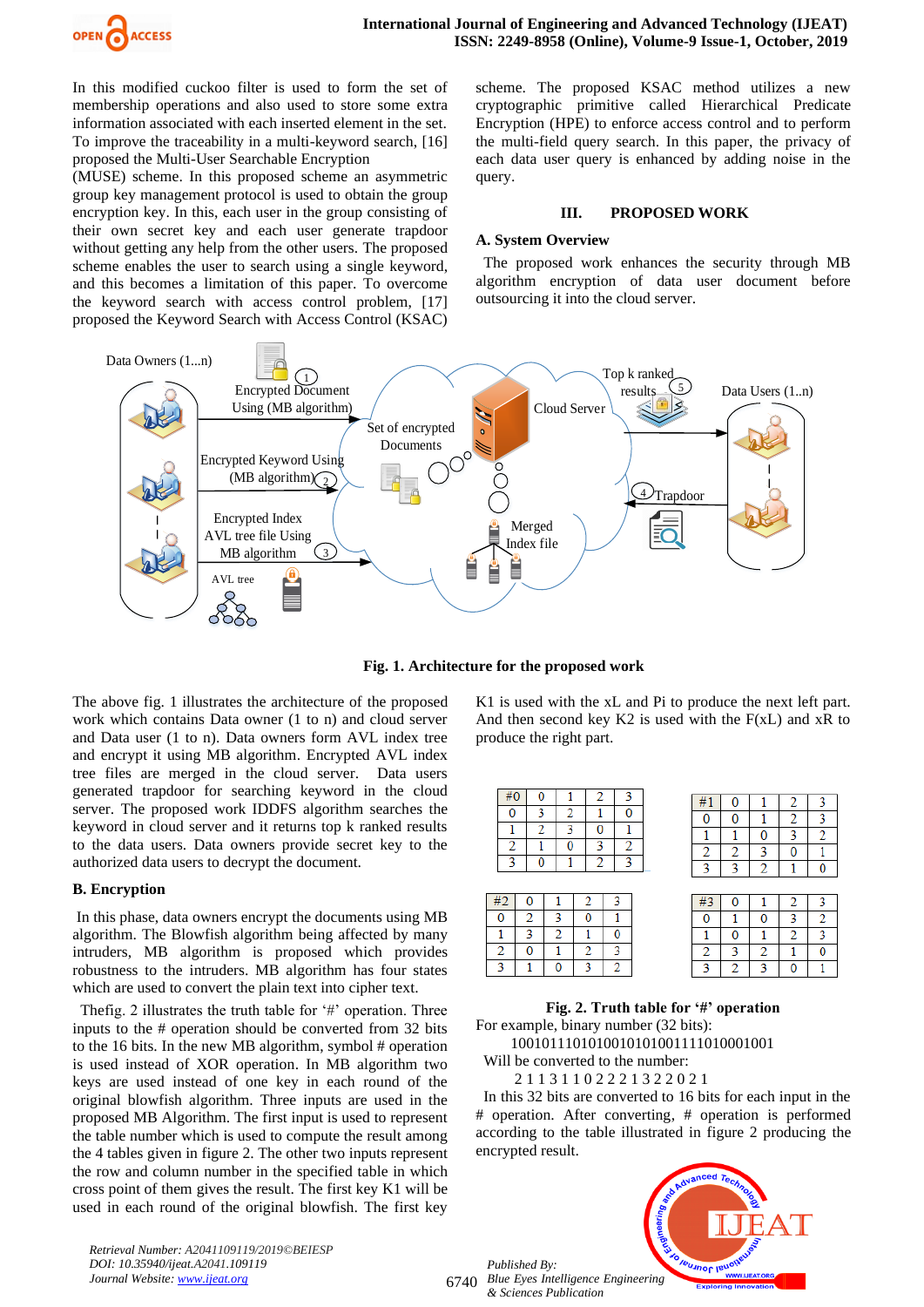The reverse of this encryption operation provides the decryption result which gives the original document.

## **C. Building AVL tree Index**

To improve the efficiency of the proposed work, the AVL tree is introduced. An AVL tree is defined as a selfbalancing binary search tree which is named after inventors Adelson-Velsky and Landis. In AVL tree, balance factor is calculated for every node in the tree. Balance factor for node i is expressed as,

Balance factor (i) = Height (RS (i))-Height (LS (i)) (1)

 Where RS represents the Right Sub-tree and LS represents the Left Sub-tree of the node (i). The balance factor for the node has three different types that are given by,

- Balance factor>0 means right sub-tree is heavy
- ➢ Balance factor=0 means the tree is balanced
- $\triangleright$  Balance factor<0 means left sub-tree is heavy

 Based on these three types AVL tree balances the node which in turn improves the searching efficiency. In this scheme, all the data owners build their own secure AVL tree and outsource them into the cloud server. Each node in the AVL tree stores the vector V which contains the elements that are relevance score. The index tree is built from the set of document file  $D = (f_1, f_2, \dots, f_n)$ . The node in the index is defined as follows,

$$
I_{node} = \{id, f_{id}, V, L_{node}, R_{node}\}
$$
 (2)

Where id and f<sub>id</sub> denote the id of the node and id of the file respectively. Lnode represents the indicators to the left child of the node.  $R_{node}$  represents the indicators to the right child of the node. To build the AVL tree for the entire files data owner creates a node for each data file f as,

$$
I_{node,i} = \{id_i, \quad f_{id,i}, \quad V_i, \quad L_{node,i}, \quad R_{node,i}\}
$$
 (3)

By considering the above formula, the proposed scheme generates a node for each file in its document.

#### **D. Merging of the Index tree**

The cloud server is having index tree set  $S = \{S_1,$ S<sub>2</sub>..........S<sub>n</sub>} generated from several data owners. Cloud server combines a set of index tree into one index tree Submerged. Cloud server merges the set of index tree using two steps that are given below,

- ➢ At first, cloud server sets an empty linked-list and then inserts the root  $R_i$  which denotes the root of  $S_i$ ,  $i \in [1, n]$  to the linked list.
- ➢ Cloud server considers this constructed linked list as inputs and gets the root of the merged tree. Using these two steps cloud server merges the given set of index tree into one index tree.

 By considering this procedure to merge the set of index tree provides security to the data owners' documents, because, cloud server does not know about the sensitive information in the index file while merging the set of the index file.

## **E. Relevance Score Generation**

Vector space model with TF×IDF model is proposed to generate the relevance score. The proposed vector space model supports information retrieval more. In this model, TF denotes the "Term Frequency" which is defined as the frequency of a given keyword present in the file. IDF denotes the "Inverse Document Frequency" which is defined as the logarithm computation of the total number of files divided by the number of files containing the given keyword. For a given data file set  $f = \{f_1, f_2, \ldots, f_n\}$  and keyword set  $k = \{k_1, k_2, \ldots, k_n\}$ , the relevance score is computed using below expression,

$$
RS(f_i, k_i) = \frac{1}{|f_i|} (1 + \ln f(f_i, k_i) \ln (1 + \frac{n}{f(k_i)}))
$$

Where  $RS(f_i, k_i)$  denotes the Relevance Score of a set of file  $(f_i)$  and keywords  $(k_i)$ .  $|f_i|$  represents the length of the given file.  $f(f_i, k_i)$  represents the count of the keyword  $k_i$ in the file  $f_i$ . n represents the total number of the file.  $f(k_i)$ denotes the number of the file contains the keyword $k_i$ . The vector of the relevance score for keywords in the file  $f_i$  is denoted by,

$$
V_i = RS(f_1, k_1), RS(f_2, k_2) \dots RSG(f_n, k_n)
$$

 $(5)$ 

(4)

 The vector file of relevance score length is the same for all the files.

## **F. Encryption of Relevance Score**

 The proposed work introduces the additive order as well as privacy-preserving function in order to provide access to data owners to encrypt their relevance score by considering different function. This scheme also permits the cloud server to correctly rank the search result files.

$$
(6)
$$

 $AOPPF(x) = \sum_{0 \le j, k \le \tau} G_{j,k} \cdot h(x, j) \cdot h(y, k) + R_a$ 

 Using the above expression relevance scores of different data owners files are encrypted.  $G_{j,k}$  represents the factor of  $h(x, j)$ .  $h(y, k)$ .  $\tau$  represents the degree of  $AOPPF(x)$ . The function  $h(x,.)$  is used to preserve the order of relevance score x. The function  $h(y,.)$  is used for handling the data owners ID y.  $R_a$  represents the disturbing factor.

#### **G. Generation of Trapdoor**

In the multi-user environment, it is not possible to connect to each data owner to generate the trapdoor. For generating trapdoor, two conditions must be satisfied that are given below,

- ➢ Trapdoors generated in data users without communicating with others.
- ➢ For same searched keyword different trapdoors will be generated at different times.



*Retrieval Number: A2041109119/2019©BEIESP DOI: 10.35940/ijeat.A2041.109119 Journal Website[: www.ijeat.org](http://www.ijeat.org/)*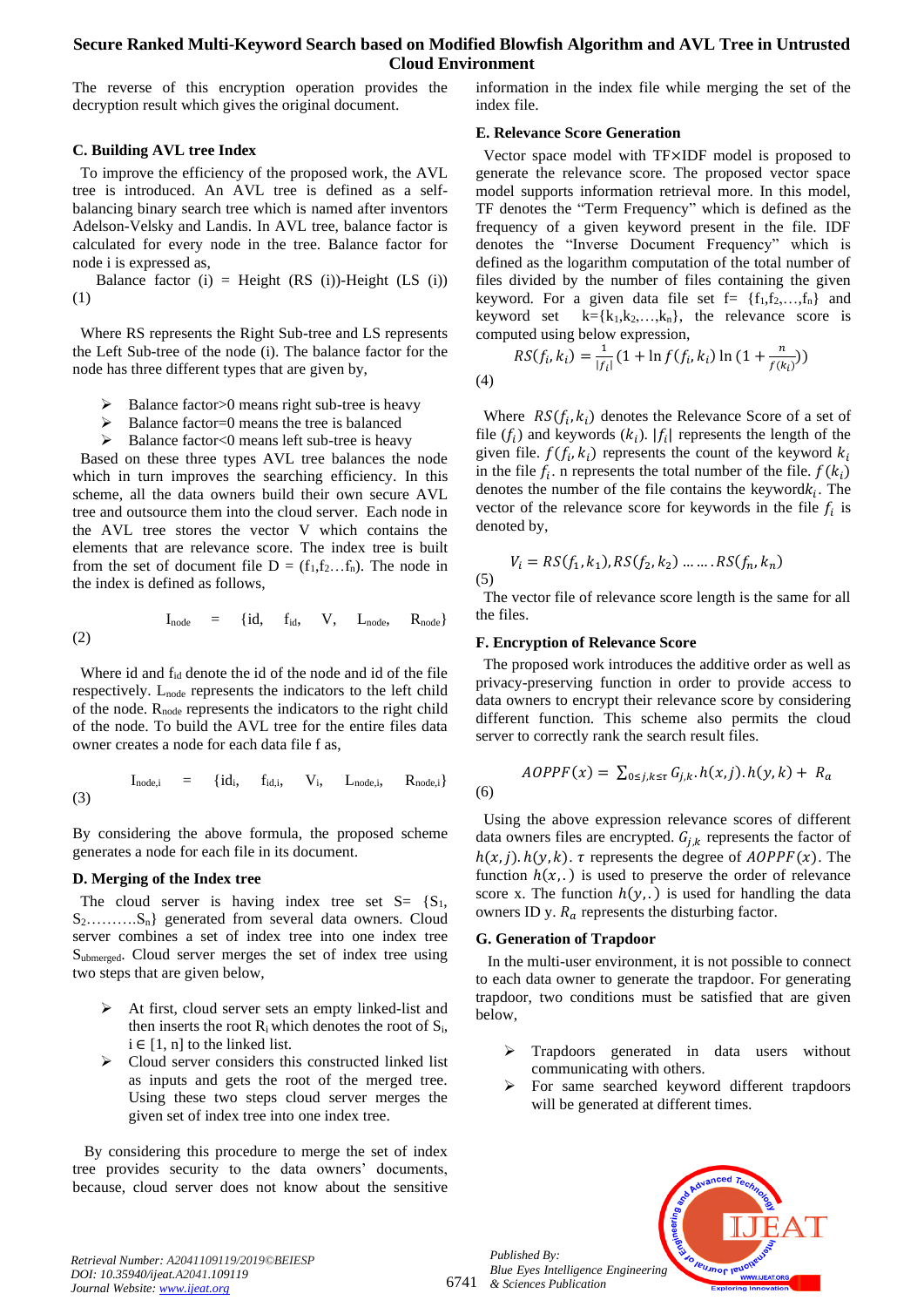

By satisfying the above two conditions trapdoor is generated in the data user. We assume data user  $D_i$  wants to search keyword  $k_i$  for that it computes the trapdoor as,

(7) 
$$
TD_{k_i} = a^{m_{D_i,k}H(k_i).l_d}, a^{m_{D_i,k}.l_d}
$$

Where  $l_d$  is a random number. We assume TD<sub>1</sub>=  $a^{m_{D_i,k},H(k_i),l_d}$  and  $TD_2 = a^{m_{D_i,k},l_d}$ . From which,  $TD_{k_i} =$  $(TD_1, TD_2)$  and after generation of trapdoor data user outsource it to the cloud server.

## **H. Keyword Search**

After receiving the search request cloud server translates the trapdoor into a search vector. After the translation, it calls the IDDFS algorithm to search the matching files and return the top-k related file. The proposed IDDFS algorithm is a combination of both Breadth First Search (BFS) algorithm and Depth First Search (DFS). IDDFS algorithm searches the index in AVL index tree based on the pre-order traversal algorithm which is shown in below figure 3.



**Fig. 3. IDDFS algorithm on AVL tree**

 Above fig. 3 illustrates the IDDFS algorithm searching on AVL tree. IDDFS algorithm follows the preorder traversal searching method which traverses in the root, left child node and right child node which is shown in above figure 3. Cloud server computes below expression for a given trapdoor  $TD_{k_i}$  and each encrypted word in the keyword set  $\hat{k}_i$  which is expressed below,

$$
e(EK_1, TD_1) = e(a^{m_{D_i,k}H(k_i).l_d}, a^{m_{D_i,k}.l_d})
$$
  
=  $e(a, a)^{m_{D_i,k}H(k_i).l_d, m_{D_i,k}.l_d}$   
(8)

The cloud server judges whether  $k_i$  belongs to the keywords set if the following equation is found to be true and set the query vector to 1.

$$
e(EK_1, TD_2) = e(\, a^{m_{D_i,k} \cdot l_d}, a^{m_{D_i,k} \cdot H(k_i) \cdot l_d}) \\
= \, e(a, a)^{m_{D_i,k} \cdot l_d, m_{D_i,k} \cdot H(k_i) \cdot l_d},
$$
\n(9)

 The above two equations are computed in cloud server side after getting the search request trapdoor. It searches the file using IDDFS algorithm. This algorithm searches the file based on the pre-order traversal method and sends the top k ranked result to the data users.

*Retrieval Number: A2041109119/2019©BEIESP DOI: 10.35940/ijeat.A2041.109119 Journal Website[: www.ijeat.org](http://www.ijeat.org/)*

# **IV. PERFORMANCE EVALUATION**

In the performance evaluation section, simulation setup for the proposed work is discussed and comparative analysis with the existing method is described. This section is further divided into two subsections that are namely Simulation Setup and Comparative Analysis.

## **A. Simulation Setup**

To implement the proposed method, Java NetBeans 8.0 software tool is used. During simulation more number of text documents are outsourced to the cloud server by the data owners which are in the form of .doc.

| Table- I:           | <b>Simulation Requirement</b> |  |  |  |  |
|---------------------|-------------------------------|--|--|--|--|
| <b>Parameters</b>   | Values                        |  |  |  |  |
| Number of Documents | 700                           |  |  |  |  |
| Number of Owners    | 70-80                         |  |  |  |  |
| Number of Keywords  | 20                            |  |  |  |  |
| Number of Users     | 700-800                       |  |  |  |  |

 The above table I illustrate the parameters that are required in the proposed work implementation.

## **B. Comparative Analysis**

In this section, simulation results obtained from the implementation is compared with the existing method discussed in papers RGMTS [11], IVCKSE [12] and SKFS [14]. Three performance metrics are considered to compare the proposed work with existing work. The comparative analysis considers the following three metrics specifically index construction time, precision and search time to prove the proposed work is better than existing methods.

#### *1) Precision*

Precision is defined as the ratio of the number of documents that are retrieved correctly to the total number of documents retrieved in top k ranked results.



#### **Fig. 4. Comparison on Precision**

 In fig. 4 precision result of the proposed work is compared with the existing SKFS and RGMTS method. From the simulation results, it can be concluded that the precision percentage of the proposed work is more compared with the SKFS and RGMTS methods. The proposed work achieves the maximum percentage of 99% in precision results which is very high compared to the existing SKFS and RGMTS methods.

6742 *Blue Eyes Intelligence Engineering Published By: & Sciences Publication* 

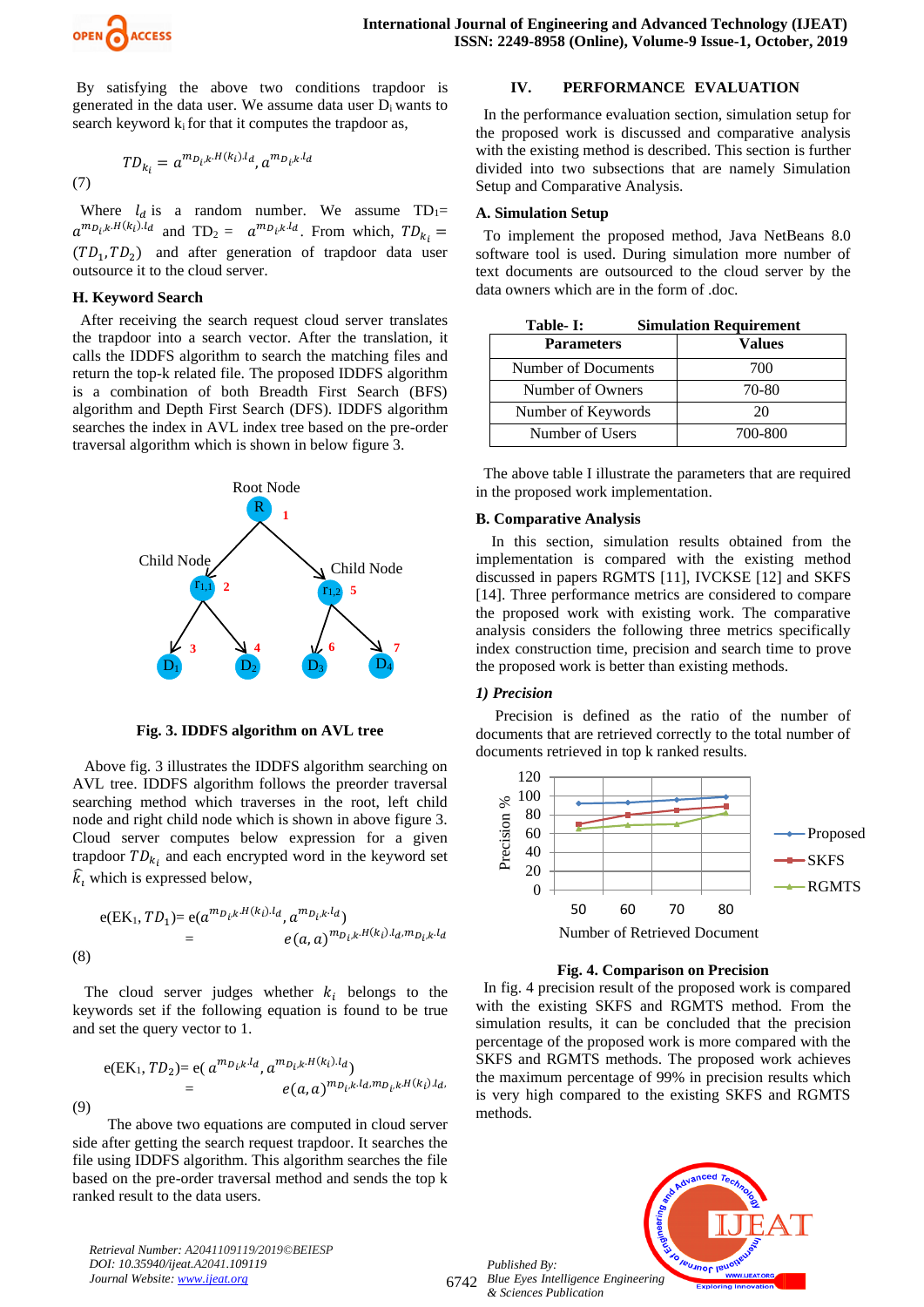## *2) Index Construction Time*

Index construction time is defined as the time taken to complete the construction of the index for data owners' documents.



**Fig. 5. Comparison on Index Construction Time**

 In above fig. 5, the index construction time of the proposed work is compared with the existing SKFS and RGMTS methods. Form the simulation result, it can be concluded that the proposed method construct index within a small amount of time whereas the existing methods SKFS and RGMTS require more amount of time to construct the index.

## *3) Search Time*

Search time is defined as the time take to return the top k rank result to the data user. Search time of the proposed work is more efficient than other existing methods such as RGMTS and IVCKSE.





 The above fig. 6 depicts the comparison on the search time of the proposed work with the existing methods like IVCKSE and RGMTS schemes. From the simulation results of the proposed scheme, it can be concluded that the proposed work takes less time to search the user request keywords in cloud server whereas the existing methods like IVCKSE and RGMTS take more time to search user request in the cloud server. The proposed work requires a maximum of 20sec to search the user request in cloud server whereas IVCKSE method requires 24sec and RGMTS method require 35sec to search the user request in the cloud server. From which it can be proved that the proposed work is more efficient compared to the existing IVCKSE and RGMTS method.

## **V. CONCLUSION**

 In this paper, a secure multi keyword search based on AVL tree in untrusted cloud server is proposed. The main contribution of the proposal is to secure multi keyword search and data outsourcing in the untrusted cloud server. In

the proposed work, MB algorithm is used to encrypt the data owner document, keyword, and indexes. The proposed MB algorithm provides more robustness against intruders compared to conventional Blowfish algorithm. In the proposed work AVL tree is constructed for data owners' index. The proposed AVL tree is a balanced binary search tree which calculate balance factor for each node in the AVL tree. If the tree is in unbalance condition, the proposed method balances the tree which is achieved through the computation of balance factor for each node in the AVL tree. After the construction of the AVL index tree, it is encrypted through the MB algorithm. After completing the encryption of document, keyword and AVL index tree, data owners outsource it into the cloud server. In cloud server, encrypted AVL index tree is merged to one index tree. While merging the multiple AVL index tree to one, cloud server doesn't know the information of the data owners which provides more security to data owner documents. Data user generates trapdoor for search request in the cloud server. After receiving trapdoor from the data user, the cloud server calls the IDDFS algorithm to search the index in the AVL index tree. IDDFS algorithm searches the index tree based on the preorder traversal method which traverses from the root node, left child node and the right child node of the AVL tree. Based on the relevance score computation, the proposed searching algorithm returns the top k ranked results to the data user. Finally, from simulation results it can be concluded that the proposed work is more effective in search time, precision and index construction time compared to the existing methods such as RGMTS, SKFS, and IVCKSE schemes.

# **REFERENCES**

- 1. L. Zhang, Y. Zhang and H. Ma, "Privacy-Preserving and Dynamic Multi-Attribute Conjunctive Keyword Search Over Encrypted Cloud Data", IEEE Access, vol. 6, pp. 34214-34225, 2018.
- 2. Z. Xiangyang, D. Hua, Y. Xun, Y. Geng, and L. Xiao, "MUSE: An Efficient and Accurate Verifiable Privacy-Preserving Multikeyword Text Search over Encrypted Cloud Data", Security and Communication Networks, vol. 2017, pp. 1-17, 2017.
- 3. L. Chen, L. Qiu, K-C. Li, W. Shi, and N. Zhang, "DMRS: an efficient dynamic multi-keyword ranked search over encrypted cloud data"[, Soft Computing,](https://link.springer.com/journal/500) vol. 2[1\(16\)](https://link.springer.com/journal/500/21/16/page/1), pp. 4829–4841, 2017.
- 4. R. Zhang, R. Xue, L. Liu, and L. Zheng, "Oblivious Multi-Keyword Search for Secure Cloud Storage Service", 2017 IEEE 24th International Conference on Web Services, pp. 269-276, 2017.
- 5. P. K. Samantaray, N. K. Randhawa, and S. L. Pati, "An Efficient Multi-keyword Text Search Over Outsourced Encrypted Cloud Data with Ranked Results", [Computational Intelligence in Data](https://link.springer.com/book/10.1007/978-981-10-8055-5)  [Mining,](https://link.springer.com/book/10.1007/978-981-10-8055-5) pp. 31-40, 2018.
- 6. Z. Fu, F. Huang, K. Ren, J. Weng, and C. Wang, "Privacy-Preserving Smart Semantic Search Based on Conceptual Graphs Over Encrypted Outsourced Data", IEEE Transactions On Information Forensics And Security, vol. 12(8), pp. 1874-1884, 2017.
- 7. B. Lang, J. Wang, M. Li, and Y. Liu, "Semantic-based Compound Keyword Search over Encrypted Cloud Data", IEEE Transactions On Services Computing, 2018.
- 8. Z. Fu, L. Xia, X. Sun, A. X. Liu, and G. Xie, "Semantic-aware Searching over Encrypted Data for Cloud Computing", I[EEE](https://ieeexplore.ieee.org/xpl/RecentIssue.jsp?punumber=10206)  [Transactions on Information](https://ieeexplore.ieee.org/xpl/RecentIssue.jsp?punumber=10206) Forensics and Security, vol. 13(9), pp. 2359-2371, 2018.
- 9. Z. Wu, and K. Li, "VBTree: forward secure conjunctive queries over encrypted data for cloud computing", [The VLDB Journal,](https://link.springer.com/journal/778)  pp. 1–22, 2018.

**O leusnor leu** 

6743 *Published By: Blue Eyes Intelligence Engineering & Sciences Publication*